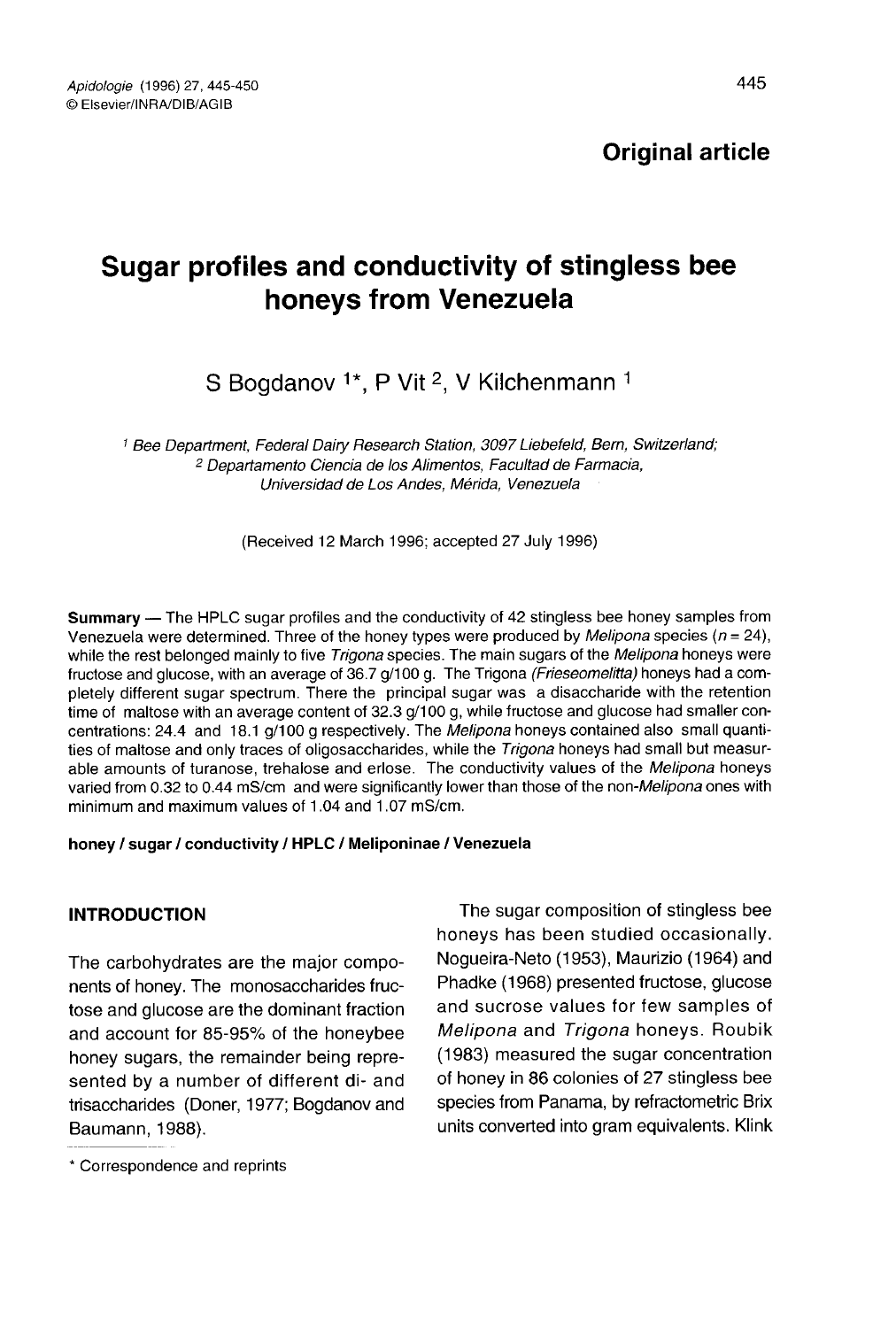(1992) analysed enzymatically the glucose, fructose and sucrose content of stingless bee honeys from Costa Rica. Vit et al (1994) compared the reducing sugar- and apparent sucrose content of honeys from 40 colonies of nine stingless bee species from Venezuela, using the Codex alimentarius reducing sugar method. The pollen spectrum of these honeys was also investigated (Vit and Ricciardelli D'Albore, 1994).

The sugar profile and the conductivity are those quality criteria, which are best suitable for differentiating different sorts of honey. In the present study we measured the sugar content by HPLC and the conductivity of 42 stingless bee honey samples from Venezuela and discuss their role in elucidating the entomological origin of stingless bee honeys. However, we cannot correlate our measurements to the floral origin of the honeys, due to the very few monofloral samples (Vit and Ricciardelli D'Albore, 1994).

#### MATERIALS AND METHODS

#### Honey samples

Forty-two honey samples were extracted from sealed honey pots of stingless bee (Apidae, Meliponinae) hives located in different regions of Venezuela during 1987-1988. Due to the restricted number of honey samples from certain species, we can only refer separately to three Melipona: M compressipes compressipes, M favosa favosa, M trinitatis and to one Trigona species: Frieseomelitta aff varia. The other, non-Melipona (mostly Trigona) species, have one or two honey samples each and were grouped together. For further details concerning the honeys and their origin, see Vit et al, 1994.

#### Analysis

HPLC analysis was done according to Bogdanov and Baumann (1988): 10 μL of filtered 20% (g/vol) honey solutions were directly injected on a 25 x

4.6 cm column filled with 3 mm Spherisorb-Amino mounted on a HP 1084 chromatographic system equipped with a Spectraphysics RI-detector 6040 with 80% acetonitrile as eluent. The temperature of the column and the refractometer was 40 °C. The following sugars were used as sugar standards (g/100 mL): 4% fructose and glucose, and 0.5% each of sucrose, turanose, maltose, trehalose, erlose, melezitose and raffinose. Except for erlose (Senn Chemicals, Dielsdorf, Switzerland), all sugars were purchased from Merck or Fluka (Switzerland). The detecting limit of the sugars is 0.1 g/100 g honey.

Conductivity was measured on 20% (g/g by dry weight) honey solutions at 20 °C (Swiss food manual, 1996) and is expressed in millisiemens (mS) per cm.

The statistical significance of the differences between the various parameters of each honey group was determined with Fischer's least-significant-difference test of a Systat software package.

#### RESULTS

The results of our analysis are summarised in table I, typical sugar profiles of the two types of HPLC profiles honeys are shown in figure 1.

The Melipona honeys had fructose and glucose as predominating sugars and only traces of disaccharides (fig 1 A, table I). On the other hand, the Trigona and most of the non-Melipona honeys had a completely different sugar spectrum (fig 1, B). There the main sugar is a disaccharide having the retention time of maltose, reaching the concentration of a principal sugar (table I). Besides maltose ( $P < 0.001$ ), turanose, trehalose and erlose ( $P < 0.01$ ) in the Trigonaand the non-Melipona honeys were also significantly higher than in the Melipona honeys. Besides erlose, no other trisaccharide was found in the honeys analysed.

The conductivity of the Trigona and the non-Melipona honeys was also significantly higher  $(P < 0.01)$  than that of the *Melipona* honeys.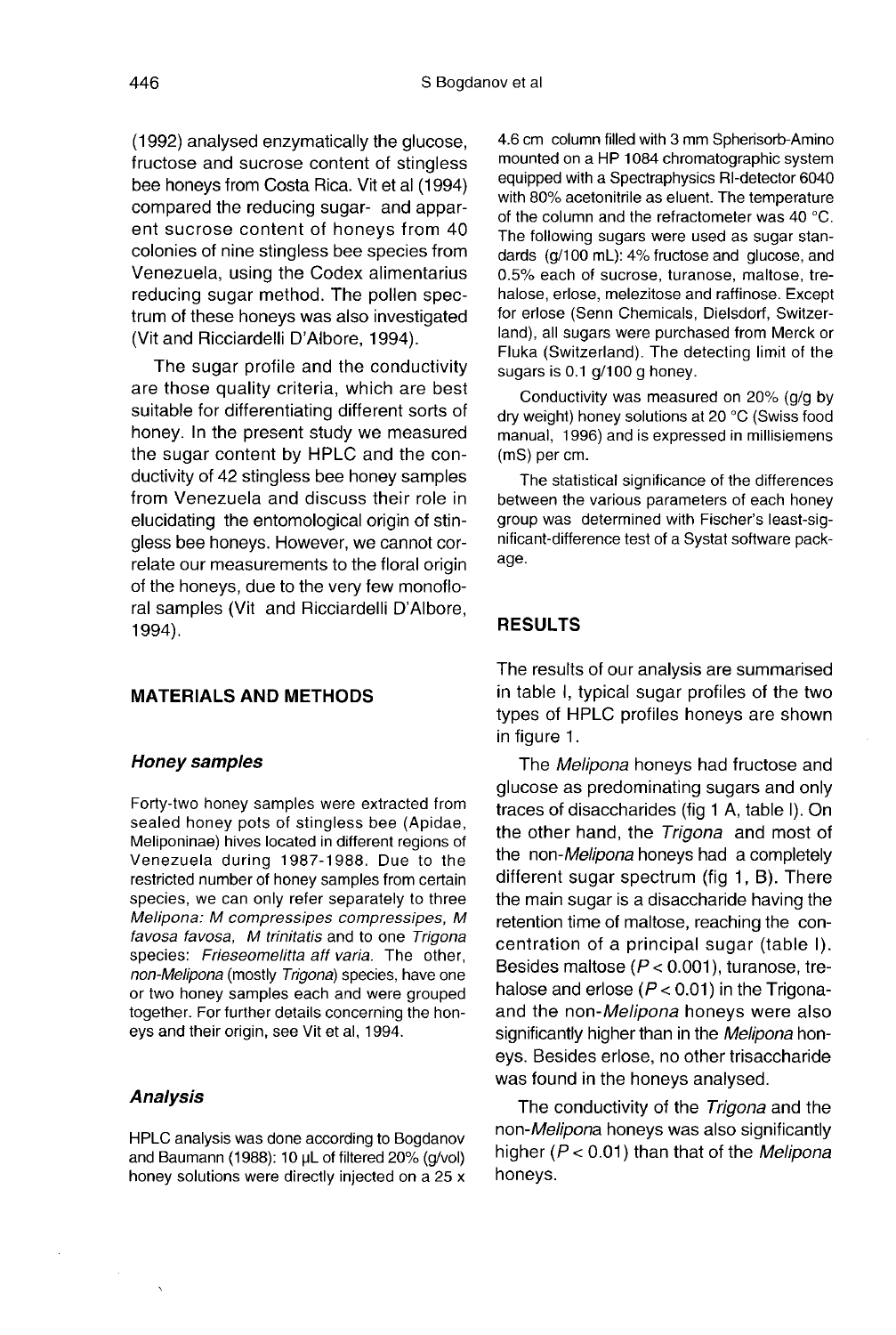|                   | Melipona<br>compressipes | Melipona<br>Trinitatis | Melipona<br>favosa | Frieseomelitta<br>aff varia | Other<br>non-Melipona |
|-------------------|--------------------------|------------------------|--------------------|-----------------------------|-----------------------|
| $\mathsf{n}$      | 5                        | 5                      | 14                 | 8                           | 10                    |
| Fructose          | 36.6(1.0)                | 36.8(1.8)              | 34.8(2.5)          | 24.4(4.1)                   | 30.4(8.0)             |
| Glucose           | 36.3(2.8)                | 36.9(2.1)              | 36.9(2.7)          | 18.1(6.9)                   | 26.4(8.6)             |
| Sucrose           | 0.1                      |                        | 0.1                | 0.2                         | 0.1                   |
| Turanose          | 0.1                      | 0.2(0.1)               | 0,1                | 0.4                         | 0.4                   |
| Maltose           | 3.2(0.6)                 | 2.5(1.6)               | 2.8(1.0)           | 32.3(11.4)                  | 19.7 (16.0)           |
| Trehalose         |                          |                        |                    | 0.2(0.2)                    | 0.1                   |
| Erlose            | 0.1(0.1)                 |                        |                    | 0.5(0.3)                    | 0.1                   |
| Sum of all sugars | 76.3 (3.1)               | 76.3 (2.8)             | 74.7 (3.5)         | 76.0 (2.4)                  | 75.2 (2.0)            |
| Cond mS/cm        | 0.32(0.06)               | 0.32(0.05)             | 0.44(0.33)         | 1.04 (0.26)                 | 1.07 (0.62)           |

Table I. Sugars and conductivity of stingless bee honeys (average sugar values in g/100 g honey, standard deviation in brackets).

#### **DISCUSSION**

The sugar profile of the Melipona honeys is similar to the profile of those A mellifera honeys, which are poor in oligosaccharides, eg, rape, sunflower. While the sugar profiles of Melipona and Trigona honeys are different, their content in reducing sugars is not (Vit et al, 1994). This confirms that the disaccharide, tentatively characterized as maltose, has a reducing capacity. With the amino column used in the present study it is not possible to differentiate between the two reducing disaccharides maltose and maltulose, as both sugars have almost the same retention time (Bogdanov and Baumann, 1988). The identity of the Trigona disaccharide should thus be confirmed with other sugar characterization methods, such as ion chromatography (Swallow and Low, 1990) or some other sugar determination

method such as GC-MS or NMR. The origin of the high 'apparent' maltose content of the Trigona honey should be investigated in further studies. To our knowledge there is only one finding of a honey with extremely high maltose value: in one Mexican honeydew honey, 23% of maltose were found (C Lüllmann, Bremen, personal communication). The somewhat higher values of turanose and trehalose in the Trigona honeys is not a characteristic feature of honeydew honeys (Bogdanov and Baumann, 1988). Erlose is contained in higher amounts in honeydew than in blossom honeys (Bogdanov and Baumann, 1988; Sabatini et al, 1990) with the exception of some unifloral honeys like acacia and rhododendron (Sabatini et al 1990). However, the honeydew A mellifera honeys contained mostly more erlose (average 1.4%) than the Trigona honeys (average 0.5%).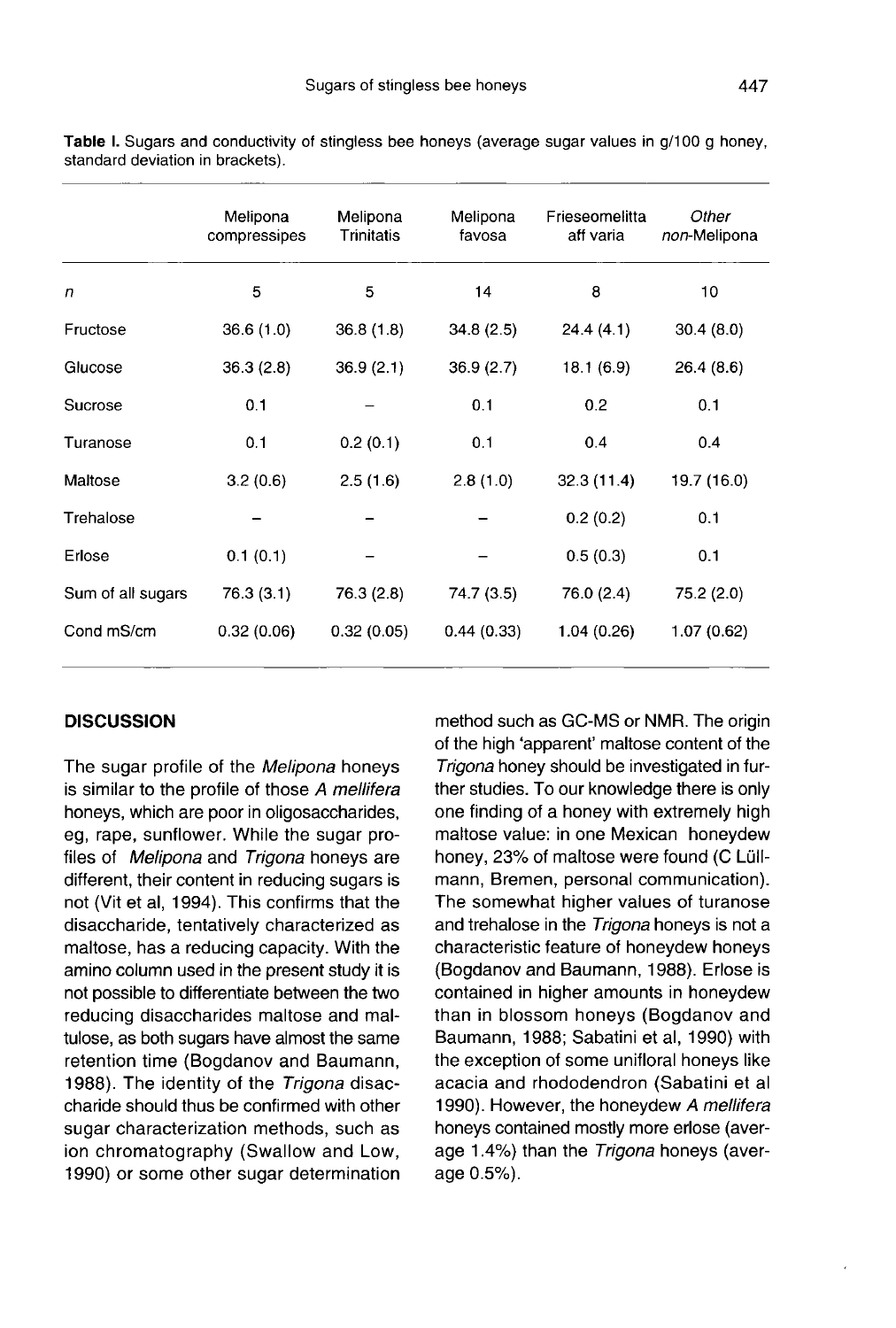

Fig 1. HPLC patterns of stingless bee honeys. A. Melipona honey, 1. fructose, 2. glucose, 4. maltose. **B.** Trigona (Frieseomelitta) honey. 1. fructose, 2. glucose, 3. turanose, 4. maltose, 5. erlose. For experimental details, see Methods.

In A mellifera honeys the conductivity is a very good criterion of honey origin. Generally, in flower honeys it is lower than in honeydew honeys. The finding of this paper, that the Melipona and Trigona honeys differ in their conductivity is similar to the finding of our previous paper (Vit et al, 1994), that the ash content of these honey groups is also different. In A mellifera honeys it is considered that honeys having conductivity values greater than 0.7 mS/cm

have a honeydew origin (Talpay, 1985). Exceptions are for some monofloral honeys like chestnut and eucalyptus honeys. If this were true also for the stingless bee honeys, then these honeys should be classified as honeydew honeys. However, except in three Trigona honeys (Vit and Ricciardelli D'Albore, 1994) no honeydew particles could be found in the Trigona and in the non-Melipona honeys. To our knowledge honeydew *mellifera* honeys from the tropic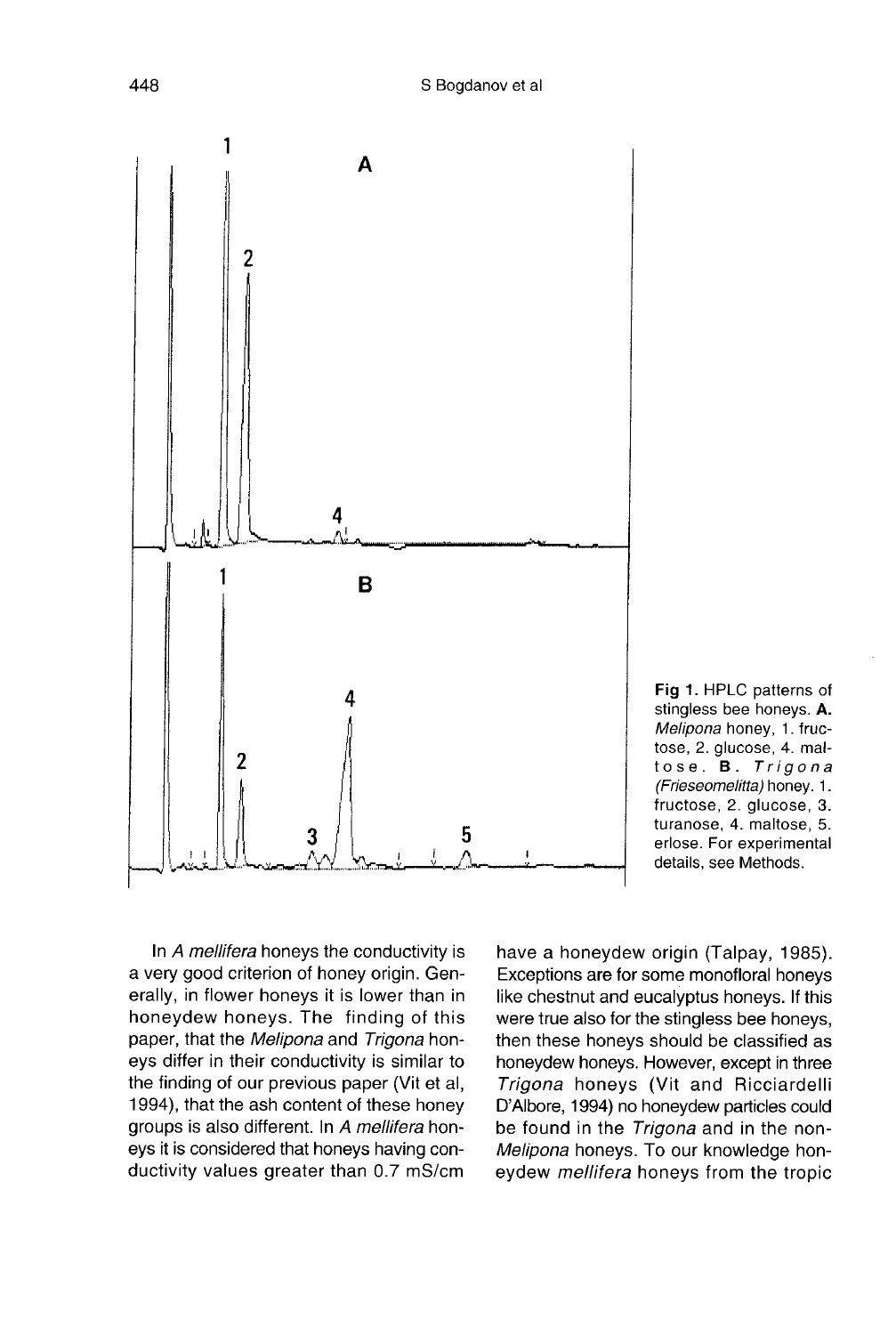regions of South America have not been characterised. There nectar seems to be the main honey source (Wilms, 1996).

Whether the high conductivity and 'apparent' maltose values of the Trigona and the non-Melipona honeys has its explanation in the origin of these honeys or/and in the specific enzymatic transformation of nectar by the Triogona species, should be the subject of future investigations.

#### ACKNOWLEDGMENTS

CONICIT provided the grant (S1-1966) for the field work. Stingless bee identifications were established by Prof JMF Camargo. Venezuelan some honey samples. We thank D Vit and L Vit for their contribution to collect the samples.

Résumé — Profils glucidiques et conductibilité des miels des abeilles sans dard du Vénézuéla. Les profils glucidiques obtenus par HPLC et la conductibilité de 42 échantillons de miels d'abeilles sans dard du Vénézuéla ont été déterminés. Les miels provenaient principalement de trois Melipona ( $n = 24$ ), les autres étant produits par cinq espèces de Trigona (non-Melipona), principalement Frieseomelitta (n = 8). Les résultats sont présentés dans le tableau I, les profils glucidiques typiques sur la figure 1. La composition glucidique des miels de Melipona est uniforme : le fructose et le glu-<br>cose représentent 96 % des sucres. La teneur moyenne en fructose varie entre 34,8 et 36,8 g/1 00 g, celle du glucose entre 36,3 et 36,9 g/100 g. Le maltose n'est présent qu'en petites quantités et les oligosaccharides à l'état de traces. Le spectre glucidique des autres miels (Frieseomelitta et autres non-Melipona) est totalement différent. Le sucre principal est un dissacharide qui a le même temps de rétention que le maltose. Sa teneur moyenne est de 32,3 g (Frieseomelitta) et de 19,7 g (autres non-

Melipona). Le fructose et le glucose ont des teneurs moyennes plus faibles, respective ment de 24,4 et 18,1 g/100 g (Frieseome $l$ itta), 30,4 et 26,4 g/100 g (autres non-Melipona). Les miels de Melipona ne renferment que de petites quantités de maltose et des traces d'oligosaccharides ; les miels des non-Melipona renferment de petites quantités des oligosaccharides suivants : turanose, tréhalose et erlose. La conductibilité des différents miels de Melipona n'est pas significativement différente ; les valeurs moyennes sont comprises entre 0,32 et 0,44 mS/cm. Elles est en revanche significative ment plus basse que celle des miels de Frieseomelitta (1,04 en moyenne) et des autres non-Melipona (1,07 ).

#### miel / glucide / conductibilité / HPLC / Meliponinae / Vénézuéla

Zusammenfassung — HPLC Profile und Leitfähigkeit von venezuelischen Honigen aus stachellosen Bienen (Hymenoptera, Apidae). Die HPLC Profile und die Leitfähigkeit von 42 Honigen aus Völkern stachelloser Bienen wurden bestimmt. Die Honige stammten hauptsächlich von 3 Melipona ( $n = 24$ ) und 5 Trigona Arten, hauptsächlich Frieseomelitta (n = 8). Die Resultate der Analysen sind in Tabelle I, typische HPLC Profile sind in Abb 1 wiedergegeben. Die Zuckerzusammensetzung der Melipona Honige war praktisch gleich: 96% aller Zucker waren Fruktose and Glukose. Der Durchschnittsgehalt der Fruktose variierte in den 3 Melipona Honigen zwischen 34.8 und 36.8 g/100 g, derjenige von Glukose zwischen 36.3 und 36.9 g/100 g Honig. Es gab dort nur kleine Mengen von Maltose und Spuren von Oligosacchariden. Das Zuckerspektrum der Frieseomelitta und der übrigen nicht-Melipona - Honige war ganz verschieden. Hauptzucker mit Durchschnittsgehalt von 32.3 g/1 00 g (Frieseomelitta) und 19.7 g/100 g (übrige nicht-Melipona) war ein Disaccharid mit der